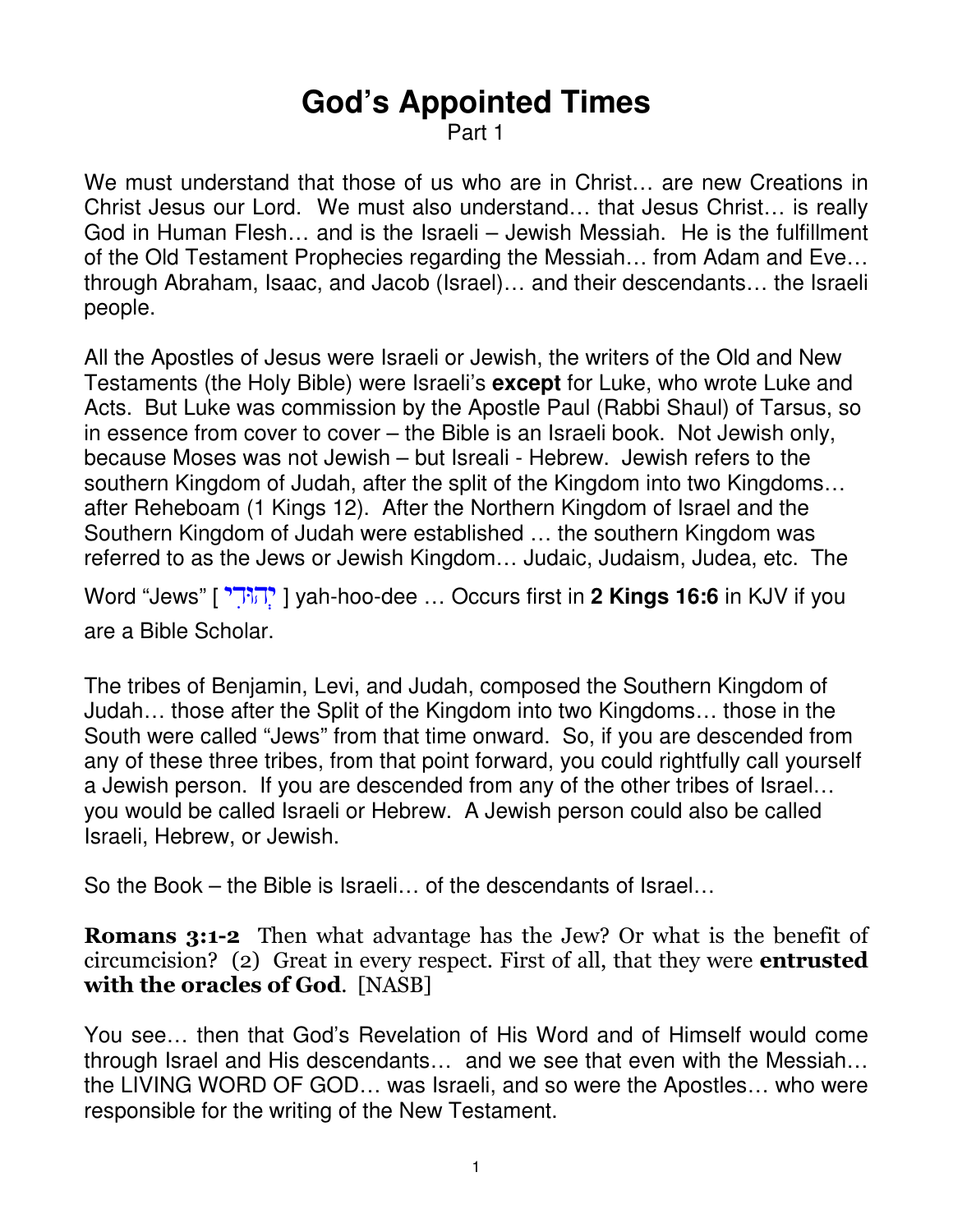The early church for about 60 years after Christ rose from the dead, was mostly composed of Jewish – Israeli descendants. Thus God fulfilled His promise to give the Gospel to the Jew first, then to the Gentiles (through the Jews) (see **Romans 1:16**)

## **Paul (Rabbi Shaul of Tarsus) talking to mostly Gentiles in Rome says the following:**

Romans 11:17-21 But if some of the branches were broken off, and you, being a wild olive *tree*, were **grafted** in among them and became partaker with them of the rich root of the olive tree, (18) do not be arrogant toward the branches; but if you are arrogant, remember that it is not you who supports the root, **but the root supports you.** (19) You will say then, "Branches were broken off so that I might be grafted in." (20) Quite right, they were broken off for their unbelief, but you stand by your faith. Do not be conceited, but fear; (21) for if God did not spare the natural branches, He will not spare you, either. [NASB]

## **What is the Apostle Paul saying?**

Rabbi Shaul of Tarsus is saying that ethnic / people groups not of Israeli origin can be grafted into the Covenant family of God, through Jesus Christ. The main stock is Israeli, **not** Gentile… we must not get arrogant… we must always remember this. We only stand by Faith… not by **genetic familial** relationship. From this **point forward** that is how it works… standing by Faith in Christ (the Messiah) and in His Finished work (crucifixion, death, burial, resurrection… for our sins).

**Acts 17:30-31** (Paul – Rabbi Shaul – speaking in Greece at Mars Hill)

"Therefore having overlooked the times of ignorance, God is **now** declaring to **all** mankind that **all** people (people groups) everywhere should repent, because He has fixed a day in which He will judge the world in righteousness through a Man whom He has appointed, having furnished proof to all men by raising Him from the dead." [NASB]

No matter who you are, today, you can only have this kind of relationship with God, in and through His Messiah, Yahshua H'Meshiach (Jesus Christ).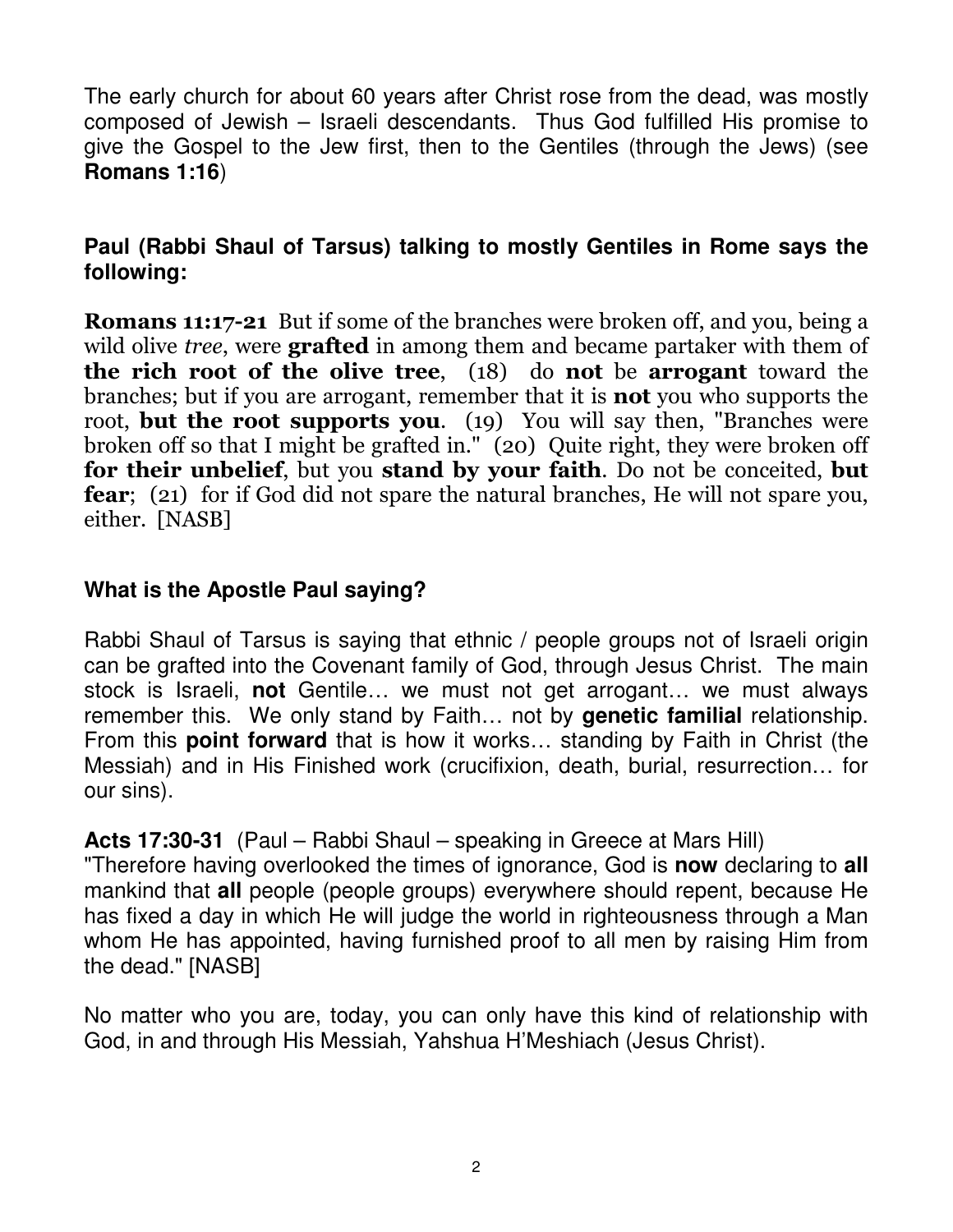So our roots, spiritually, are Hebrew/Jewish/Israeli… and we can call Abraham our father – in the faith (not as Father God… but father in the faith…) we follow in **the faith of Abraham** (Galatians 3).

Today, in Christ… we do not have to follow the rituals of washings, animal sacrifices, tabernacle or Temple worship, or following certain feast days, etc… to maintain our relationship with God as ancient Israel had to in the Old Testament – the Old Covenant  $\rightarrow$  established through Moses, the servant of God.

Today – we are free **not** to do those things, since Christ **fulfilled** all of this for us.

But we find out, that the early church for a couple of centuries, **including Gentile church fellowships**, continued to follow **the feast days**… but in a **new light**… the light of their fulfillment in their Messiah, Jesus Christ… the Hebrew/Jewish/Israeli Messiah who was (and still is) also the Savior of the whole world, including our world… the world of the Gentiles.

#### In **1 Corinthians 5:6-8**

Your boasting is not good. Do you not know that a little leaven leavens the whole lump of dough? (7) Clean out the old leaven so that you may be a new lump, just as you are in fact unleavened. For Christ (Messiah) our Passover also has been sacrificed. (8) Therefore let us **celebrate the feast**, not with old leaven, nor with the leaven of malice and wickedness, but with the unleavened bread of sincerity and truth.

Paul was dealing with some immorality in the Church of Corinth… but he points to Christ, our Messiah… and calls Him **"our Passover"**. We know that Jesus was crucified on Passover, at the same time the National Passover Lamb was sacrificed for the whole nation of Israel. And then at sunset, Unleavened Bread started for 7 days. Paul uses this symbolic language to help the Corinthians understand the significance of those OLD TESTAMENT Feast days… how they related to Christ… and how **He took away our sins**… just like the Passover and the feast of Unleavened Bread **illustrated**. But even beyond that, Paul encouraged these Gentiles to **continue** in the **celebration** of that **feast** (Passover) to **remember what Christ did for us**… and how sin can get in and just like yeast, leaven the whole lump of dough. So he wanted them to get rid of the leavened (the yeasty) "bread", and replace it with unleavened bread… just like what Christ does in our Lives… He cleanses us from all sin (symbolized by Yeast or Leaven) (1 John 1:9).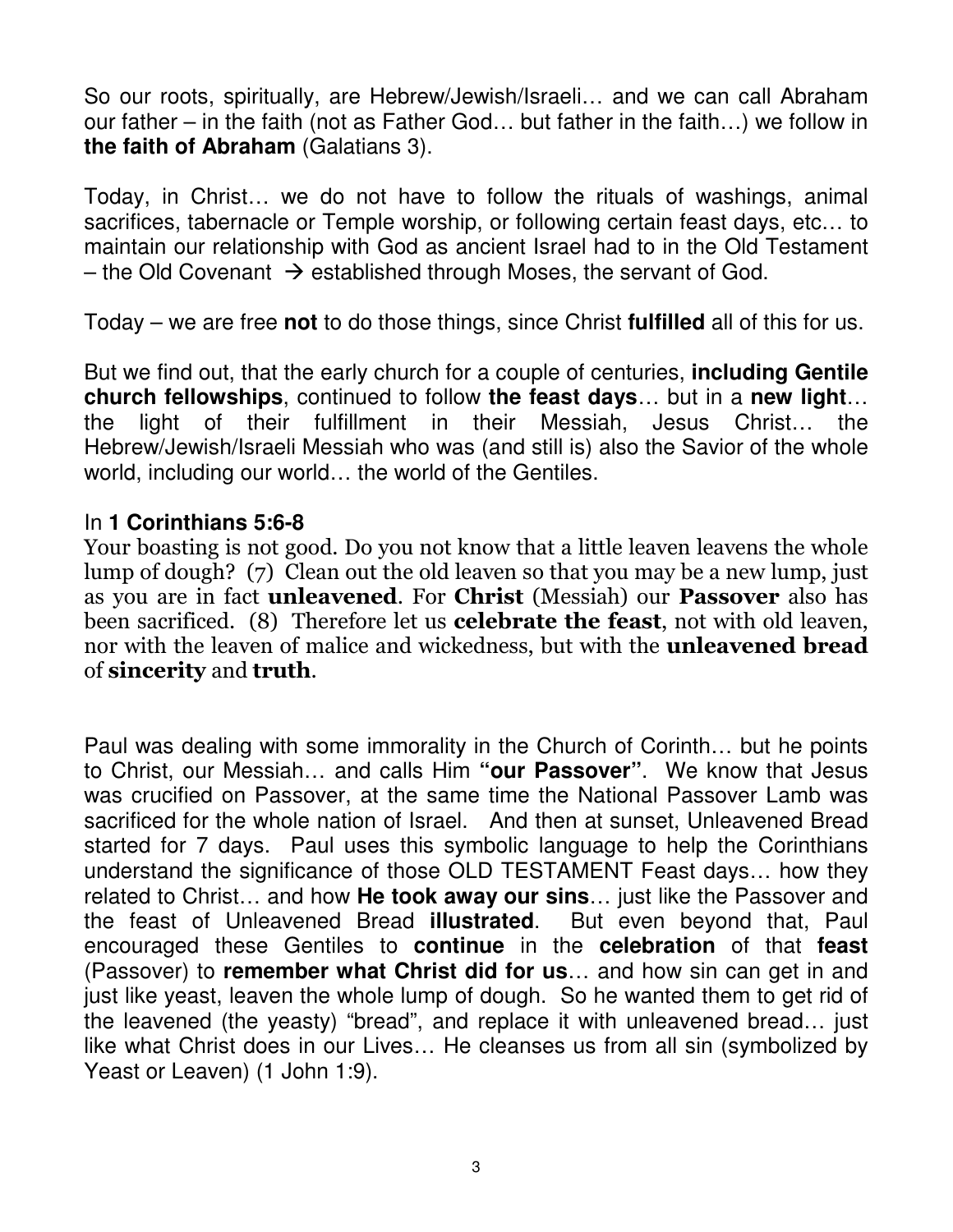Why would Paul, who wrote that we are **free not to celebrate** these feast any more… **encourage** these **Gentiles** to **continue** celebrating them?

Because they **encapsulate** (**symbolize**) the Ministry of the Messiah and His future appointed times of intervention in our Future History. **Reminders**… and a looking forward to the **future**. That is what these feasts **represent**, **still to this day**… as they are fulfilled in Christ, His Ministry, and in His future interventions into the future timeline of events.

## **This was all preparation for the main part of this message.**

So, Let's turn to Leviticus 23.

Lev. 23:2 "Speak to the sons of Israel and say to them, 'Yahweh's appointed times which you shall proclaim as holy convocations -- My appointed times are these: " [NASB]

Lev. 23:4 These are the appointed times of Yahweh, holy convocations which you shall proclaim at the times **appointed** for them." [NASB]

Yahweh's Appointed Times…

Yahweh said, "...My appointed times..." → These are HIS appointed times... **He owns them… they point to Him, His Work and redemptive activities, etc.**

"appointed times" or "Feasts"  $\rightarrow$ Mo'edim [מוֹעַריבֿ

"feast" in Exodus 23:14  $\rightarrow$  Khagag [ $\lambda$  $\overline{\lambda}$ ] (from which we derive Hagada)

God calls these Holy Convocations, Sacred Assemblies, Holy Gatherings, Holy Assemblies.

These gatherings would be in Large, medium, small, and family groupings… in public gatherings usually around or in the tabernacle or the Temple… or in homes or where a few families could gather together in a smaller gathering.

Let's just look at

**Sabbath (shabbat)... Leviticus 23:3**  $\rightarrow$  **You have six days when you can do** your work, but the seventh day of each week is holy because it belongs to me. No matter where you live, you must rest on the Sabbath and come together for worship. **This law will never change**.

(also see…: Genesis 2:1-3; Exodus 20:8-11; Deut. 5:12-15)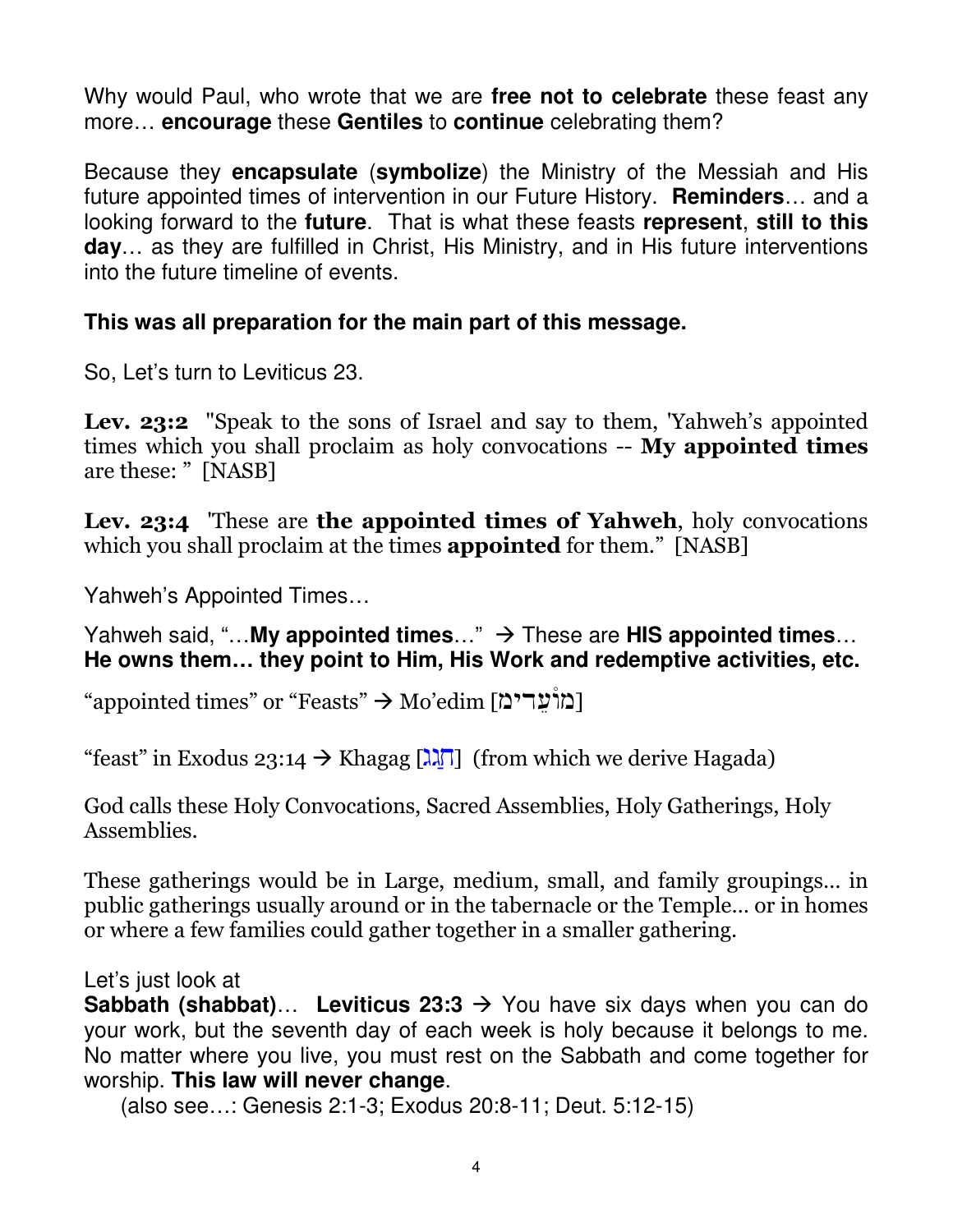In other passages, most of the time, families would just stay in their homes, sometimes a small group of families or some of the extended family… and they would gather together to sing, praise God, pray, have a light meal and reconnect with one another after a busy week of activities and work, etc. It was a time of Worship unto God and a time to connect with one another. It could be both public and in-home gatherings (public and from house to house… hmmm)

God calls these HOLY Convocations, gatherings, assemblies. Why are they Holy? **Because** these times were "set apart" for God's usage, alone. Why is this so important to God?

1. God wants us to rest, and to look to Him as our Rest.

Part of what we call Faith or Trust… is Rest. If we truly Trust in God for all that we need, including our Salvation, our necessities of life, our family issues, our future, etc… then we will REST in Him and not WORRY or FRET.

## **Psalm 46:10-11** says…

"Be still, and know that I am God. I will be exalted among the nations, I will be exalted in the earth!" (11) YAHWEH of hosts is with us; the God of Jacob is our fortress. Selah. [ESV]

- 2. God wants us to remember we were create to **obey**, **know**, and **worship** Him. These "appointed times" remind us of how much this means to Him and He wants us to highly value our time with Him in the same way.
- 3. God wants us to Connect with Him. We must have CONNECT time with God.. daily and at regular times  $\rightarrow$  personally, in families, in small groups, in medium groups, in larger group settings.
- 4. God wants His people to connect with one another  $\rightarrow$  in families, in small groups, in medium groups, in larger group settings.
- 5. Prophetically these "Feasts" (or Appointed Times of Yahweh) all point to when God Himself would and/or will intervene in History through His Messiah and Spirit. (in the coming weeks we will explore this subject in more detail…)